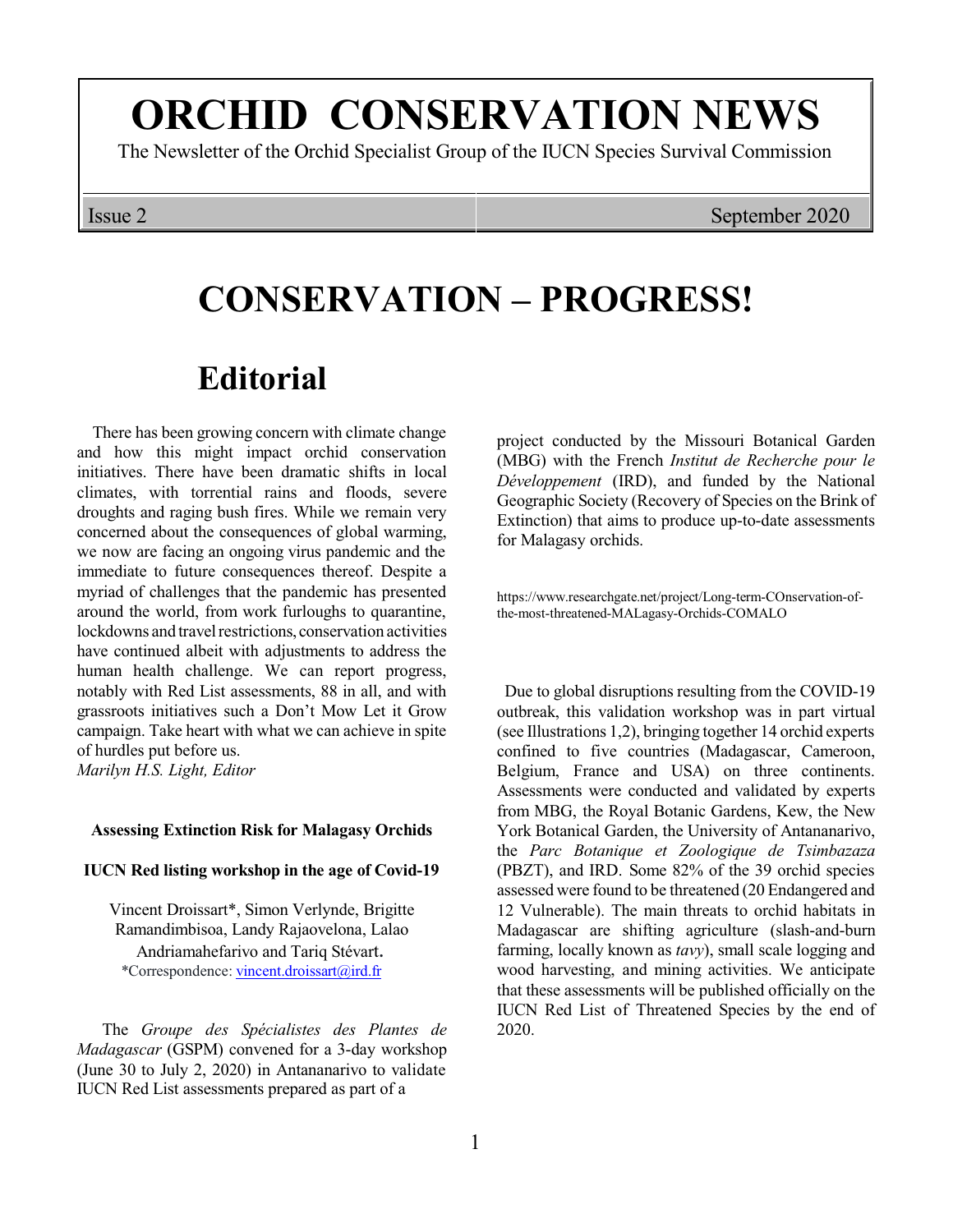

Illustration 1: Virtual workshop organized by MBG with the GSPM on IUCN Red List assessments of Malagasy orchids, June 2020.



Illustration 2: Three Endangered Malagasy orchid species assessed during the "virtual"workshop.

Photo credits: *Lemurella papillosa* and *Bulbophyllum discilabium*: Simon Verlynde (New York Botanical Garden); *Beclardia grandiflora*: Patrice Antilahimena.

### **Orchids on the IUCN Global Red List** Michael Fay Chair, Orchid Specialist Group [\(M.Fay@kew.org](mailto:M.Fay@kew.org))

Orchidaceae, with >27,000 species, are one of the largest plant families, and this presents a challenge in assessing levels of threat – with so many species to assess, where should we begin? This challenge was reflected in the slow rate of assessments in the early years of the 21<sup>st</sup> century, but since 2013 there has been a steady increase in the number of species on the Global Red List (Fig. 1). It recently became possible for assessments to be submitted in French or Spanish, and the latest update includes the first orchid assessments to be published in a language other than English: three *Aa* species and *Myrosmodes rostratum* (in Spanish).



Figure 1. Cumulative totals of orchid assessments on the IUCN Red List, 2000 to 2020.

 The latest update of the IUCN Global Red List (IUCN, 2020), released in July 2020, included 88 new assessments for orchids, and this brings the total number of orchid species that have been assessed to 1641 (c. 6% of orchids). Five of these are Extinct and 747 are threatened: 197 Critically Endangered (CR), 355 Endangered (EN) and 195 Vulnerable (VU). Eightyseven and 575 species have been assessed as Near Threatened (NT) and Least Concern (LC), respectively. Accounting for the 227 Data Deficient (DD) species, for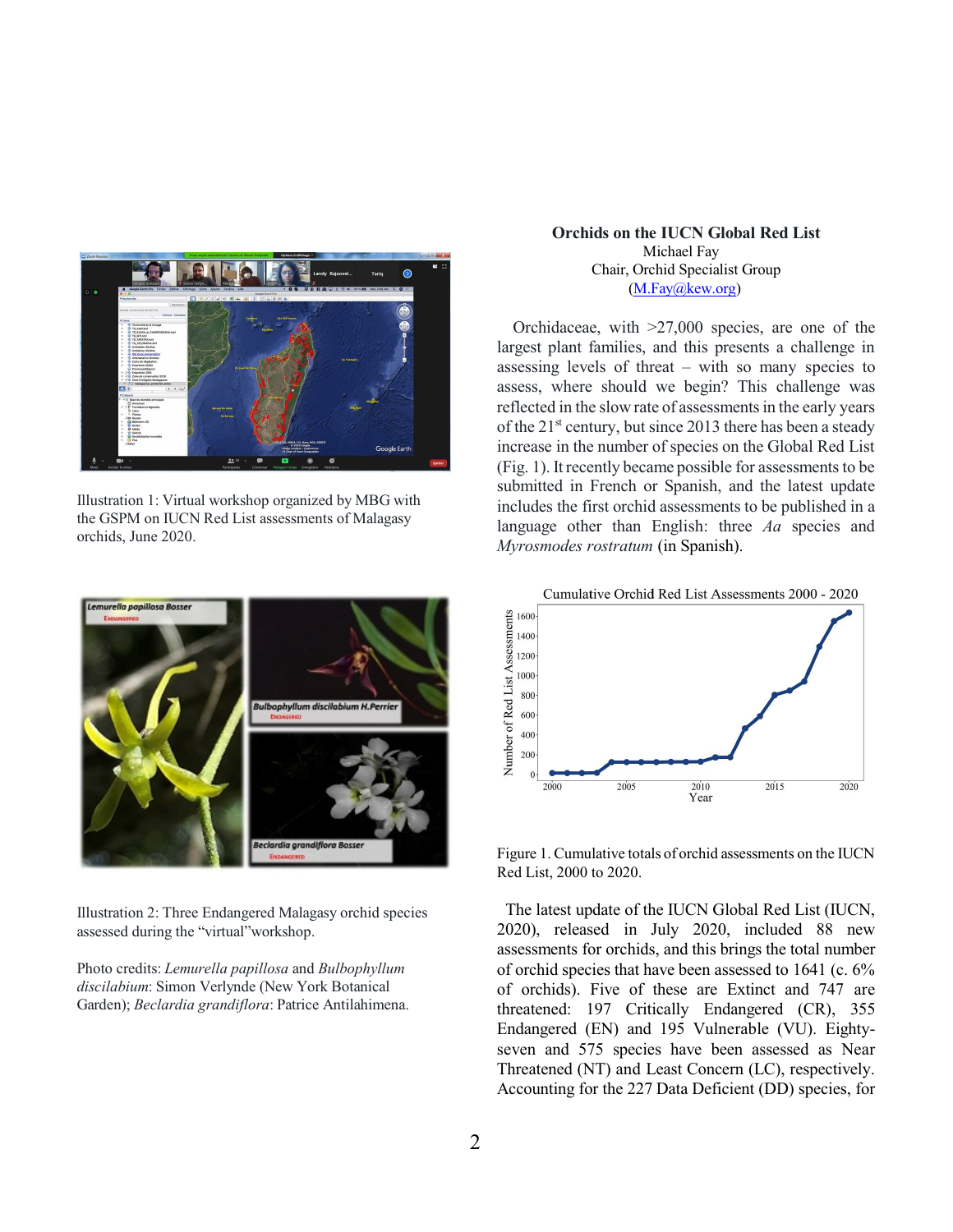which threat status is unknown, the percentage of species threatened ranges from 46% (lower bound) to 60% (upper bound), with a mid-point of 53% (Fig. 2). For full explanations of these metrics, see IUCN (2016).

In the first decade of the  $21<sup>st</sup>$  century, the proportion of threatened orchids on the Red List ranged from c. 80 to >90%, but this is largely a result of selecting predominantly high-profile species due to perceived threat. Asthe number of species assessed has increased, the proportion of threatened species on the Global Red List has gradually decreased to the current levels (Fig. 2), and we expect that as more species are assessed the proportion of threatened species will fall further.



Figure 2. Cumulative proportion of threatened orchid species on the IUCN Red List, 2000 to 2020 (lower bound, mid-point and upper bound values).

Of the 1638 species assessed since 2000, 227 (c. 14%) are considered Data Deficient, due to the appropriate distribution and/or abundance data needed to assess the risk of extinction not being available. Nearly half (104; 46%) of the species currently assessed as DD appeared on the Red List in 2018, of which 48 come from the island of New Guinea, reflecting the paucity of information about some species from the island.

Among the 88 assessments on the latest update are species from Africa, Australasia, Central America, Oceania, SE Asia and South America, and 29 of these are threatened (CR 6, EN 13, VU 10). The major threat identified for the newly assessed species is habitat degradation due to agriculture, forestry and mining, but climate change and illegal or unsustainable harvest are also having an impact on some species.

In addition to assessments conducted by members of the Orchid Specialist Group, some species have been assessed by other regional Specialist Groups and Red List Authorities. For example, 27 of the new assessments are for species from New Caledonia, and these assessments were led by members of the New Caledonia Plant Red List Authority. Some of the newly assessed species are shown in Figures 3 and 4.



Figure 3. New Caledonian orchids *Clematepistephium smilacifolium* (A) and *Dendrobium verruciferum* (B) have both been assessed as **LC**. Photos: A: Christian Laudereau. B: Jérôme Munzinger.



Figure 4. New Caledonian orchids *Dendrobium vandifolium* (Left), *Eriaxis rigida* (Centre), and *Megastylis montana* (Right), have all been assessed as **VU**. Photos: Left & Centre: Yohan Pillon. Right: Christian Laudereau.

In recent years, the number of orchid species on the Global Red List has increased dramatically, but with only c. 6% of species so far having been accessed, there is still much work to be done. To facilitate this, the Orchid Specialist Group is in the process of appointing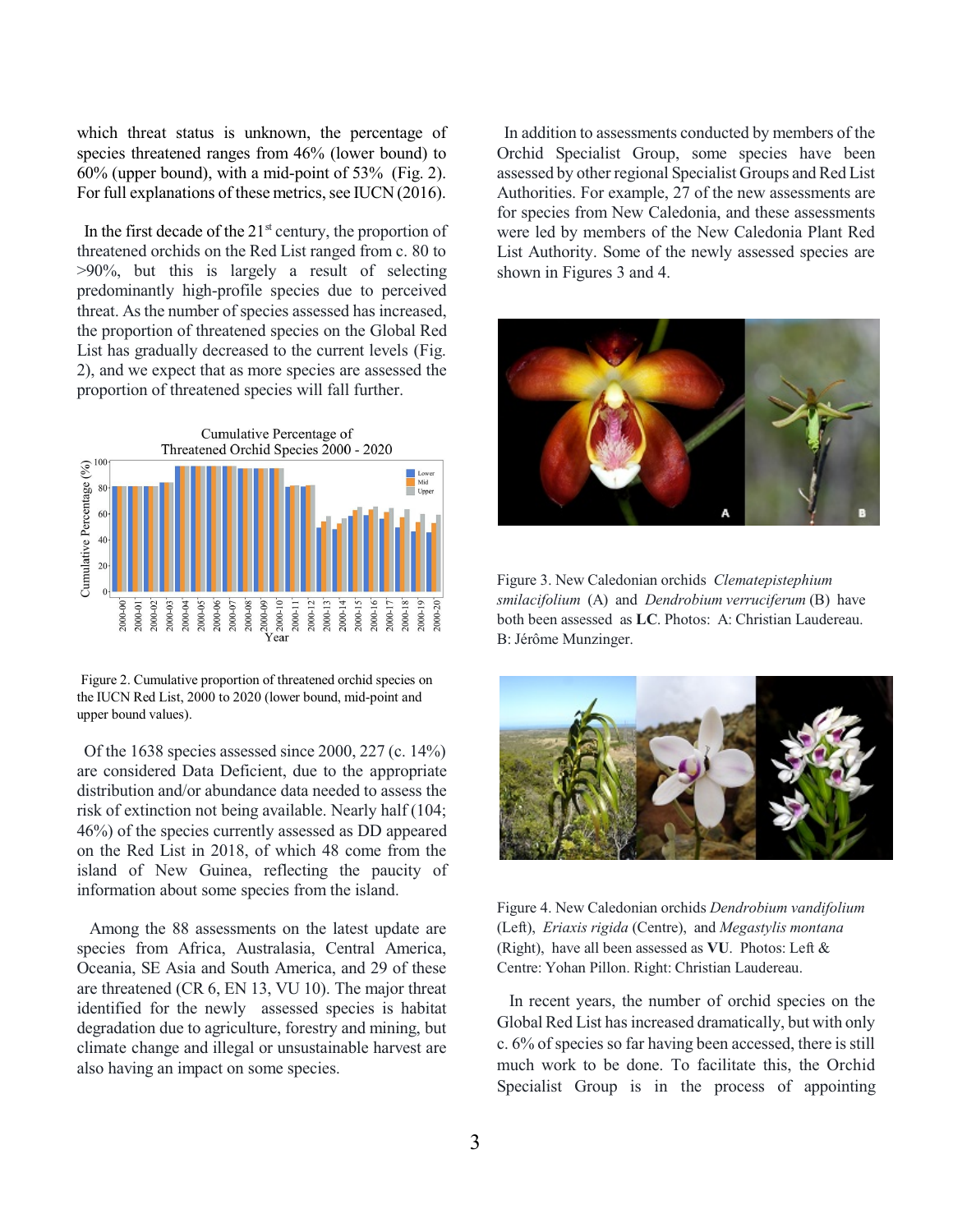additional Red List Authorities, and we are working with the IUCN Red List Office to investigate the possibility of moving some regional and national assessments to the Global List. We also acknowledge the valuable contributions of some of the other groups, including the Madagascar Plant Specialist Group and the New Caledonia Red List Authority. Finally, thanks to Hassan Rankou, Steve Bachman and Eimear Nic Lughadha for their input and Leif Bersweden for help with producing the figures.

#### **References**

**IUCN. 2016.** Guideline for appropriate uses of IUCN Red List Data. Incorporating, as Annexes, the 1) Guidelines for reporting on the proportion threatened (ver. 1.1); 2) Guidelines on scientific collecting of threatened species (ver. 1.0); and 3) Guidelines for appropriate use of the IUCN Red List by business (ver. 1.0). Version 3.0. Adopted by the IUCN Red List Committee. Cambridge: IUCN. Available at: [https://www.iucnredlist.org/resources/guidelines-for](https://www.iucnredlist.org/resources/guidelines-for-appropriate-uses-of-red-list-data)[appropriate-uses-of-red-list-data](https://www.iucnredlist.org/resources/guidelines-for-appropriate-uses-of-red-list-data).

**IUCN. 2020.** *The IUCN Red List of threatened species*. Available at: <https://www.iucnredlist.org/>. es:

### **Don't Mow, Let it Grow**

 A 3-year pilot project 'Don't Mow, Let it Grow' managed by Causeway Coast and Glens Borough Council, Northern Ireland, brought abundant wildflowers to roadside verges and these blooms attracted pollinators. Delayed mowing let plants bloom, set seed, and reproduce before being cut down. Appearing within these wildflower communities were some terrestrial orchids such as *Ophrys apifera*, protected under the 1985 Wildlife (NI) Order in Northern Ireland, and locally rare *Anacamptis morio* in Co. Laois, Ireland.

 Did the national lockdown have unexpected benefits for biodiversity? Biodiversity Ireland pointed out that "motorway verges [were] covered in Dandelions and Cowslips on a recent trip to Newbridge." Plantlife, a conservation organisation in the UK, also highlighted this unintended positive consequence of the Covid19 crisis for biodiversity. Great ideas tend to propagate!

https://plantlife.love-wildflowers.org.uk/roadvergecam paign/inspiring-stories

http://www.irishnews.com/news/2017/06/24/news/beeorchid-on-roadside-verge-creates-a-buzz-1065620/

https://dontmowletitgrow.com/breaking-news-rare-beeorchid-discovered/

https://www.biodiversityireland.ie/does-the-lockdownbring-any-silver-linings/